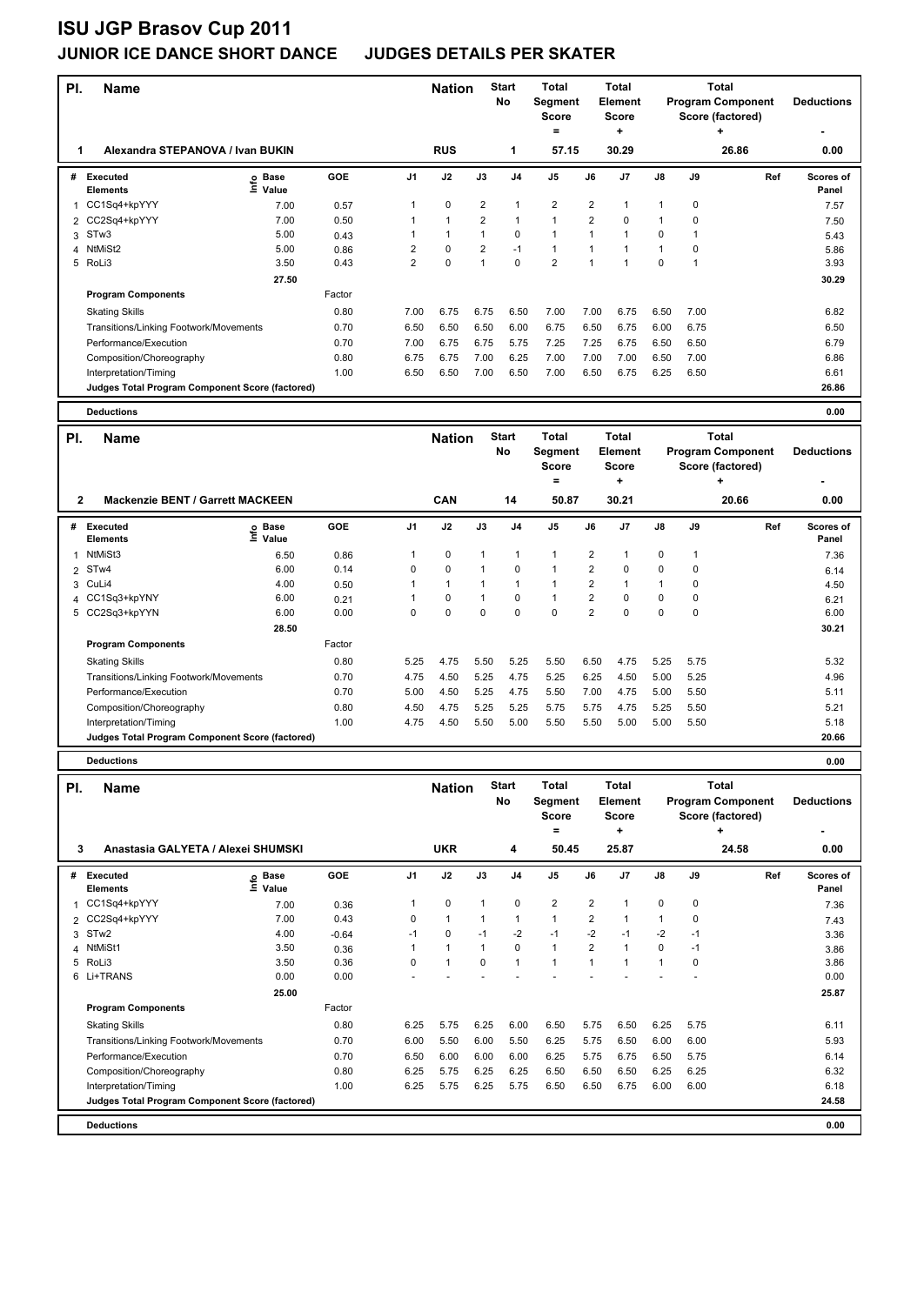| PI.          | <b>Name</b>                                                              |                   |                   |                     | <b>Nation</b> |              | <b>Start</b><br>No | Total<br>Segment<br><b>Score</b><br>$\equiv$ |                         | <b>Total</b><br><b>Element</b><br>Score<br>+ |                   | <b>Total</b><br><b>Program Component</b><br>Score (factored) |                                                              | <b>Deductions</b> |                           |
|--------------|--------------------------------------------------------------------------|-------------------|-------------------|---------------------|---------------|--------------|--------------------|----------------------------------------------|-------------------------|----------------------------------------------|-------------------|--------------------------------------------------------------|--------------------------------------------------------------|-------------------|---------------------------|
| 4            | Anna NAGORNYUK / Viktor KOVALENKO                                        |                   |                   |                     | <b>UZB</b>    |              | 11                 | 50.02                                        |                         | 28.93                                        |                   |                                                              | ÷<br>21.09                                                   |                   | 0.00                      |
| #            | Executed<br><b>Elements</b>                                              | e Base<br>⊆ Value | <b>GOE</b>        | J <sub>1</sub>      | J2            | J3           | J <sub>4</sub>     | J5                                           | J6                      | J7                                           | J8                | J9                                                           |                                                              | Ref               | <b>Scores of</b><br>Panel |
| $\mathbf{1}$ | SILi4                                                                    | 4.00              | 0.50              | 1                   | 1             | 1            | 1                  | $\mathbf{1}$                                 | 2                       | 1                                            | $\mathbf{1}$      | $\mathbf{1}$                                                 |                                                              |                   | 4.50                      |
| 2            | ST <sub>w</sub> 4                                                        | 6.00              | $-0.07$           | 0                   | 0             | 0            | $-1$               | 0                                            | 0                       | 0                                            | 0                 | $-1$                                                         |                                                              |                   | 5.93                      |
| 3            | CC1Sq4+kpYYY                                                             | 7.00              | 0.00              | 0                   | 0             | $\mathbf 0$  | 0                  | $-1$                                         | 1                       | 0                                            | $\pmb{0}$         | 0                                                            |                                                              |                   | 7.00                      |
| 4            | CC2Sq3+kpNYY                                                             | 6.00              | $-0.07$           | $-1$                | 1             | 1            | 0                  | $-1$                                         | 0                       | 0                                            | $\pmb{0}$         | $-1$                                                         |                                                              |                   | 5.93                      |
| 5            | NtMiSt2                                                                  | 5.00              | 0.57              | 1                   | 1             | 1            | 0                  | $\mathbf 0$                                  | 1                       | 0                                            | $\mathbf 0$       | $\mathbf{1}$                                                 |                                                              |                   | 5.57                      |
|              |                                                                          | 28.00             |                   |                     |               |              |                    |                                              |                         |                                              |                   |                                                              |                                                              |                   | 28.93                     |
|              | <b>Program Components</b>                                                |                   | Factor            |                     |               |              |                    |                                              |                         |                                              |                   |                                                              |                                                              |                   |                           |
|              | <b>Skating Skills</b>                                                    |                   | 0.80              | 4.75                | 5.75          | 5.00         | 5.25               | 5.00                                         | 5.50                    | 5.50                                         | 5.50              | 5.25                                                         |                                                              |                   | 5.29                      |
|              | Transitions/Linking Footwork/Movements                                   |                   | 0.70              | 5.25                | 5.50          | 4.75         | 4.75               | 5.00                                         | 5.00                    | 5.25                                         | 5.25              | 5.50                                                         |                                                              |                   | 5.14                      |
|              | Performance/Execution                                                    |                   | 0.70              | 5.00                | 5.75          | 5.00         | 5.00               | 4.75                                         | 4.50                    | 5.50                                         | 5.50              | 5.50                                                         |                                                              |                   | 5.18                      |
|              | Composition/Choreography                                                 |                   | 0.80              | 5.25                | 5.75          | 5.25         | 5.50               | 5.00                                         | 6.50                    | 5.25                                         | 5.50              | 5.25                                                         |                                                              |                   | 5.39                      |
|              | Interpretation/Timing                                                    |                   | 1.00              | 5.00                | 5.75          | 5.00         | 5.25               | 4.25                                         | 6.50                    | 5.75                                         | 5.25              | 5.25                                                         |                                                              |                   | 5.32                      |
|              | Judges Total Program Component Score (factored)                          |                   |                   |                     |               |              |                    |                                              |                         |                                              |                   |                                                              |                                                              |                   | 21.09                     |
|              | <b>Deductions</b>                                                        |                   |                   |                     |               |              |                    |                                              |                         |                                              |                   |                                                              |                                                              |                   | 0.00                      |
| PI.          | <b>Name</b>                                                              |                   |                   |                     | <b>Nation</b> |              | <b>Start</b><br>No | <b>Total</b><br>Segment<br><b>Score</b>      |                         | <b>Total</b><br>Element<br>Score             |                   |                                                              | <b>Total</b><br><b>Program Component</b><br>Score (factored) |                   | <b>Deductions</b>         |
| 5            | Kaitlin HAWAYEK / Michael BRAMANTE                                       |                   |                   |                     | <b>USA</b>    |              | 9                  | $\equiv$<br>49.00                            |                         | ÷<br>28.36                                   |                   |                                                              | ÷<br>20.64                                                   |                   | 0.00                      |
|              |                                                                          |                   |                   |                     |               |              |                    |                                              |                         |                                              |                   |                                                              |                                                              |                   |                           |
|              | # Executed<br><b>Elements</b>                                            | e Base<br>⊆ Value | GOE               | J1                  | J2            | J3           | J4                 | J5                                           | J6                      | J7                                           | J8                | J9                                                           |                                                              | Ref               | Scores of<br>Panel        |
| 1            | ST <sub>w</sub> 4                                                        | 6.00              | $-0.07$           | 0                   | $-1$          | 0            | $-1$               | 0                                            | $-1$                    | 1                                            | $\mathbf{1}$      | 0                                                            |                                                              |                   | 5.93                      |
| 2            | NtMiSt2                                                                  | 5.00              | 0.00              | 0                   | 0             | $\mathbf 0$  | 0                  | 0                                            | 0                       | 0                                            | $\pmb{0}$         | 0                                                            |                                                              |                   | 5.00                      |
|              | 3 CC1Sq3+kpYNY                                                           | 6.00              | 0.00              | $\Omega$            | 0             | $\mathbf 0$  | 1                  | 0                                            | 0                       | 0                                            | $\mathbf 0$       | 0                                                            |                                                              |                   | 6.00                      |
| 4            | CC2Sq4+kpYYY<br>5 RoLi4                                                  | 7.00<br>4.00      | 0.00<br>0.43      | 0<br>$\overline{2}$ | 1<br>0        | 1<br>1       | 0<br>1             | $-1$<br>2                                    | 0<br>0                  | 0<br>1                                       | 0<br>$\mathbf{1}$ | $-1$<br>$\mathbf 0$                                          |                                                              |                   | 7.00<br>4.43              |
|              |                                                                          |                   |                   |                     |               |              |                    |                                              |                         |                                              |                   |                                                              |                                                              |                   |                           |
|              |                                                                          | 28.00             | Factor            |                     |               |              |                    |                                              |                         |                                              |                   |                                                              |                                                              |                   | 28.36                     |
|              | <b>Program Components</b>                                                |                   |                   |                     |               |              |                    |                                              |                         |                                              |                   |                                                              |                                                              |                   |                           |
|              | <b>Skating Skills</b>                                                    |                   | 0.80              | 5.50                | 5.25          | 5.50         | 5.00               | 5.00                                         | 5.00                    | 5.50                                         | 5.50              | 4.75                                                         |                                                              |                   | 5.25                      |
|              | Transitions/Linking Footwork/Movements                                   |                   | 0.70              | 5.00                | 5.00          | 5.25         | 5.50               | 4.50                                         | 4.50                    | 5.50                                         | 5.25              | 4.50                                                         |                                                              |                   | 5.00                      |
|              | Performance/Execution                                                    |                   | 0.70              | 5.25                | 5.25          | 5.25         | 5.25               | 4.75                                         | 4.50                    | 5.50                                         | 5.50              | 4.75                                                         |                                                              |                   | 5.14                      |
|              | Composition/Choreography                                                 |                   | 0.80              | 5.25<br>5.50        | 5.25          | 5.50<br>5.50 | 5.25<br>5.00       | 5.00                                         | 4.75                    | 5.50                                         | 5.50              | 5.00                                                         |                                                              |                   | 5.25                      |
|              | Interpretation/Timing<br>Judges Total Program Component Score (factored) |                   | 1.00              |                     | 5.25          |              |                    | 5.00                                         | 4.75                    | 5.25                                         | 5.25              | 4.75                                                         |                                                              |                   | 5.14<br>20.64             |
|              |                                                                          |                   |                   |                     |               |              |                    |                                              |                         |                                              |                   |                                                              |                                                              |                   |                           |
|              | <b>Deductions</b>                                                        |                   |                   |                     |               |              |                    |                                              |                         |                                              |                   |                                                              |                                                              |                   | 0.00                      |
| PI.          | <b>Name</b>                                                              |                   |                   |                     | <b>Nation</b> |              | <b>Start</b><br>No | Total<br>Segment<br><b>Score</b><br>$=$      |                         | <b>Total</b><br>Element<br>Score<br>٠        |                   |                                                              | Total<br><b>Program Component</b><br>Score (factored)        |                   | <b>Deductions</b>         |
| 6            | Irina SHTORK / Taavi RAND                                                |                   |                   |                     | <b>EST</b>    |              | 3                  | 48.96                                        |                         | 27.00                                        |                   |                                                              | 22.96                                                        |                   | 1.00                      |
| #            | <b>Executed</b>                                                          |                   | GOE               | J1                  | J2            | J3           | J4                 | J5                                           | J6                      | J7                                           | J8                | J9                                                           |                                                              | Ref               | Scores of                 |
|              | <b>Elements</b>                                                          | e Base<br>⊑ Value |                   |                     |               |              |                    |                                              |                         |                                              |                   |                                                              |                                                              |                   | Panel                     |
| $\mathbf{1}$ | STw3                                                                     | 5.00              | 0.00              | 0                   | 0             | 0            | 0                  | $-1$                                         | 0                       | 0                                            | 0                 | $\mathbf{1}$                                                 |                                                              |                   | 5.00                      |
|              | 2 CC1Sq4+kpYYY                                                           | 7.00              | 0.21              | 1                   | 0             | $\mathbf{1}$ | 0                  | $\pmb{0}$                                    | $\mathbf{1}$            | 0                                            | $\mathbf{1}$      | 0                                                            |                                                              |                   | 7.21                      |
| 3            | CC2Sq4+kpYYY                                                             | 7.00              | 0.29              | 0                   | $\mathbf{1}$  | $\mathbf{1}$ | 0                  | $\mathbf{1}$                                 | $\overline{\mathbf{c}}$ | $\pmb{0}$                                    | $\mathbf{1}$      | 0                                                            |                                                              |                   | 7.29                      |
|              | 4 NtMiSt2                                                                | 5.00              | $-2.00$           | -2                  | $-2$          | $-2$         | $-2$               | $-2$                                         | $-2$                    | $-2$                                         | $-2$              | $-1$                                                         |                                                              |                   | 3.00                      |
|              | 5 RoLi4                                                                  | 4.00              | 0.50              | $\mathbf{1}$        | $\mathbf{1}$  | $\mathbf{1}$ | $\mathbf{1}$       | $\mathbf{1}$                                 | $\mathbf{1}$            | $\Omega$                                     | $\mathbf{1}$      | $\mathbf{1}$                                                 |                                                              |                   | 4.50                      |
|              | <b>Program Components</b>                                                | 28.00             | Factor            |                     |               |              |                    |                                              |                         |                                              |                   |                                                              |                                                              |                   | 27.00                     |
|              |                                                                          |                   |                   |                     |               |              |                    |                                              |                         |                                              |                   |                                                              |                                                              |                   |                           |
|              | <b>Skating Skills</b>                                                    |                   | 0.80              | 6.00                | 5.75          | 5.75         | 5.25               | 6.00                                         | 5.75                    | 5.00                                         | 6.25              | 6.50                                                         |                                                              |                   | 5.82                      |
|              | Transitions/Linking Footwork/Movements                                   |                   | 0.70              | 5.50                | 5.50          | 5.50         | 5.00               | 5.75                                         | 6.00                    | 5.00                                         | 6.00              | 6.25                                                         |                                                              |                   | 5.61                      |
|              | Performance/Execution                                                    |                   | 0.70              | 5.75                | 5.50          | 5.75         | 4.75               | 5.75                                         | 5.25                    | 5.25                                         | 6.00              | 6.00                                                         |                                                              |                   | 5.61                      |
|              | Composition/Choreography                                                 |                   | 0.80              | 6.00                | 5.75          | 5.75         | 5.00               | 6.00                                         | 6.00                    | 5.25                                         | 6.25              | 6.75                                                         |                                                              |                   | 5.86                      |
|              | Interpretation/Timing<br>Judges Total Program Component Score (factored) |                   | 1.00              | 5.75                | 5.75          | 5.75         | 4.75               | 6.00                                         | 5.50                    | 5.25                                         | 6.25              | 6.50                                                         |                                                              |                   | 5.75<br>22.96             |
|              |                                                                          |                   |                   |                     |               |              |                    |                                              |                         |                                              |                   |                                                              |                                                              |                   |                           |
|              | <b>Deductions</b>                                                        |                   | $-1.00$<br>Falls: |                     |               |              |                    |                                              |                         |                                              |                   |                                                              |                                                              |                   | $-1.00$                   |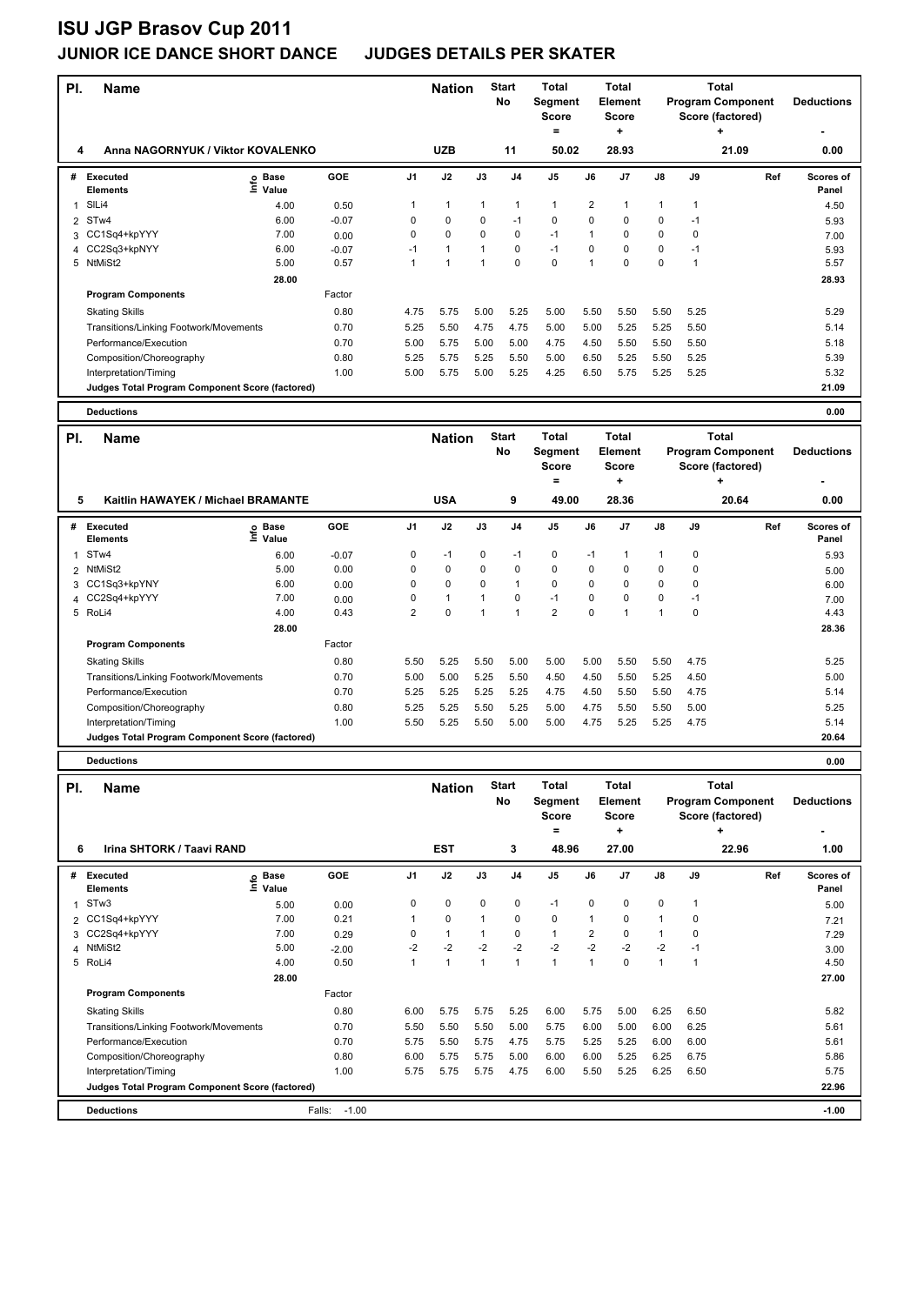|                                        | PI.<br><b>Name</b>                              |                            |         |                | <b>Start</b><br><b>Nation</b><br><b>No</b> |          | <b>Total</b><br>Segment   | <b>Total</b><br>Element |                         |                | <b>Total</b><br><b>Program Component</b> | <b>Deductions</b> |                          |                           |
|----------------------------------------|-------------------------------------------------|----------------------------|---------|----------------|--------------------------------------------|----------|---------------------------|-------------------------|-------------------------|----------------|------------------------------------------|-------------------|--------------------------|---------------------------|
|                                        |                                                 |                            |         |                |                                            |          |                           | <b>Score</b>            |                         | <b>Score</b>   |                                          |                   | Score (factored)         |                           |
|                                        |                                                 |                            |         |                |                                            |          |                           | $\equiv$                |                         | ٠              |                                          |                   | ٠                        |                           |
| 7                                      | Maria SIMONOVA / Dmitri DRAGUN                  |                            |         |                | <b>RUS</b>                                 |          | 6                         | 47.80                   |                         | 28.21          |                                          |                   | 20.59                    | 1.00                      |
| #                                      | Executed<br><b>Elements</b>                     | e Base<br>⊆ Value          | GOE     | J <sub>1</sub> | J2                                         | J3       | J <sub>4</sub>            | J <sub>5</sub>          | J6                      | J7             | J8                                       | J9                | Ref                      | <b>Scores of</b><br>Panel |
| 1                                      | CC1Sq4+kpYYY                                    | 7.00                       | 0.14    | 0              | 0                                          | 0        | $\mathbf{1}$              | $\mathbf{1}$            | 1                       | 0              | 0                                        | 0                 |                          | 7.14                      |
| $\overline{2}$                         | CC2Sq3+kpNYY                                    | 6.00                       | $-0.14$ | 0              | $\Omega$                                   | 0        | $\mathbf 0$               | $\mathbf 0$             | $-1$                    | $-1$           | 0                                        | $-1$              |                          | 5.86                      |
| 3                                      | NtMiSt2                                         | 5.00                       | 0.14    | 0              | $\mathbf 0$                                | 0        | $\mathbf{1}$              | $\mathbf{1}$            | 0                       | $-1$           | 0                                        | 0                 |                          | 5.14                      |
| 4                                      | STw4                                            | 6.00                       | $-0.29$ | $-1$           | $-1$                                       | $-1$     | $-1$                      | $\mathbf 0$             | $\mathbf{1}$            | $\Omega$       | $-1$                                     | 0                 |                          | 5.71                      |
| 5                                      | RoLi4                                           | 4.00                       | 0.36    | 1              | $\mathbf 0$                                | $\Omega$ | $\mathbf{1}$              | $\mathbf{1}$            | $\mathbf{1}$            | $\mathbf{1}$   | $\mathbf{1}$                             | 0                 |                          | 4.36                      |
|                                        | 6 Li+TRANS                                      | 0.00                       | 0.00    |                |                                            |          |                           |                         |                         |                |                                          |                   |                          | 0.00                      |
|                                        |                                                 | 28.00                      |         |                |                                            |          |                           |                         |                         |                |                                          |                   |                          | 28.21                     |
|                                        | <b>Program Components</b>                       |                            | Factor  |                |                                            |          |                           |                         |                         |                |                                          |                   |                          |                           |
|                                        | <b>Skating Skills</b>                           |                            | 0.80    | 5.25           | 4.75                                       | 5.00     | 6.25                      | 5.50                    | 5.25                    | 4.75           | 5.50                                     | 5.50              |                          | 5.25                      |
|                                        | Transitions/Linking Footwork/Movements          |                            | 0.70    | 4.75           | 4.50                                       | 4.75     | 6.00                      | 5.25                    | 4.75                    | 4.75           | 5.25                                     | 5.00              |                          | 4.93                      |
|                                        | Performance/Execution                           |                            | 0.70    | 5.25           | 4.75                                       | 4.75     | 6.00                      | 5.75                    | 4.50                    | 5.00           | 5.25                                     | 5.50              |                          | 5.18                      |
|                                        | Composition/Choreography                        |                            | 0.80    | 5.00           | 4.75                                       | 5.00     | 6.00                      | 5.50                    | 5.25                    | 4.75           | 5.50                                     | 5.75              |                          | 5.25                      |
|                                        | Interpretation/Timing                           |                            | 1.00    | 4.75           | 4.75                                       | 5.00     | 6.50                      | 5.75                    | 5.25                    | 5.00           | 5.25                                     | 4.75              |                          | 5.11                      |
|                                        | Judges Total Program Component Score (factored) |                            |         |                |                                            |          |                           |                         |                         |                |                                          |                   |                          | 20.59                     |
|                                        | <b>Deductions</b>                               | Extended lifts:            | $-1.00$ |                |                                            |          |                           |                         |                         |                |                                          |                   |                          | $-1.00$                   |
|                                        |                                                 |                            |         |                |                                            |          |                           | <b>Total</b>            |                         | <b>Total</b>   |                                          |                   | <b>Total</b>             |                           |
| PI.                                    | <b>Name</b>                                     |                            |         |                | <b>Nation</b>                              |          | <b>Start</b><br><b>No</b> |                         |                         | <b>Element</b> |                                          |                   | <b>Program Component</b> | <b>Deductions</b>         |
|                                        |                                                 |                            |         |                |                                            |          |                           | <b>Segment</b><br>Score |                         | <b>Score</b>   |                                          |                   | Score (factored)         |                           |
|                                        |                                                 |                            |         |                |                                            |          |                           | $\equiv$                |                         |                |                                          |                   | $\ddot{}$                |                           |
| Sofia SFORZA / Francesco FIORETTI<br>8 |                                                 |                            |         |                | <b>ITA</b>                                 |          | $\overline{7}$            | 47.56                   |                         | 24.43          |                                          |                   | 23.13                    | 0.00                      |
|                                        |                                                 |                            |         |                |                                            |          |                           |                         |                         |                |                                          |                   |                          |                           |
| #                                      | Executed<br><b>Elements</b>                     | e Base<br>E Value<br>Value | GOE     | J <sub>1</sub> | J2                                         | J3       | J <sub>4</sub>            | J <sub>5</sub>          | J6                      | J7             | J8                                       | J9                | Ref                      | <b>Scores of</b><br>Panel |
| 1                                      | STw4                                            | 6.00                       | 0.57    | 2              | $\pmb{0}$                                  | 1        | $\overline{\mathbf{c}}$   | $\mathbf{1}$            | $\overline{\mathbf{c}}$ | $\mathbf{1}$   | 0                                        | 1                 |                          | 6.57                      |
|                                        | 2 RoLi3                                         | 3.50                       | 0.29    | 1              | 0                                          | 1        | $\mathbf{1}$              | 0                       | 1                       | 0              | $\mathbf{1}$                             | 0                 |                          | 3.79                      |
|                                        | 3 CC1Sq2+kpYNN                                  | 5.00                       | 0.14    | 0              | $\Omega$                                   | 0        | $\mathbf 0$               | $\mathbf{1}$            | $\mathbf{1}$            | $\Omega$       | $\mathbf 0$                              | 1                 |                          | 5.14                      |
|                                        | 4 CC2Sa2+knYNN                                  | 5.00                       | 0.00    | <sup>n</sup>   | $\Omega$                                   | U        | $\Omega$                  | $\Omega$                | $\mathcal{P}$           | $\Omega$       | $\Omega$                                 | <sup>n</sup>      |                          | 5.00                      |

| PI. | <b>Name</b>                                     |                            |            |                | <b>Nation</b> |             | <b>Start</b><br>No | <b>Total</b><br>Segment<br><b>Score</b> |                | <b>Total</b><br>Element<br><b>Score</b><br>÷ |                |       | <b>Total</b><br><b>Program Component</b><br>Score (factored)<br>٠ | <b>Deductions</b>         |
|-----|-------------------------------------------------|----------------------------|------------|----------------|---------------|-------------|--------------------|-----------------------------------------|----------------|----------------------------------------------|----------------|-------|-------------------------------------------------------------------|---------------------------|
|     | Sofia SFORZA / Francesco FIORETTI<br>8          |                            |            |                | <b>ITA</b>    |             | 7                  | =<br>47.56                              |                | 24.43                                        |                | 23.13 |                                                                   | ۰<br>0.00                 |
| #   | <b>Executed</b><br><b>Elements</b>              | e Base<br>E Value<br>Value | <b>GOE</b> | J <sub>1</sub> | J2            | J3          | J <sub>4</sub>     | J <sub>5</sub>                          | J6             | J <sub>7</sub>                               | J8             | J9    | Ref                                                               | <b>Scores of</b><br>Panel |
| 1   | ST <sub>w</sub> 4                               | 6.00                       | 0.57       | 2              | 0             | 1           | $\overline{2}$     | $\overline{1}$                          | $\overline{2}$ |                                              | 0              |       |                                                                   | 6.57                      |
|     | 2 RoLi3                                         | 3.50                       | 0.29       |                | $\mathbf 0$   | 1           | 1                  | $\mathbf 0$                             |                | $\Omega$                                     | $\overline{1}$ | 0     |                                                                   | 3.79                      |
|     | 3 CC1Sq2+kpYNN                                  | 5.00                       | 0.14       | 0              | $\mathbf 0$   | $\Omega$    | 0                  | 1                                       |                | 0                                            | 0              |       |                                                                   | 5.14                      |
|     | 4 CC2Sq2+kpYNN                                  | 5.00                       | 0.00       | 0              | $\mathbf 0$   | $\mathbf 0$ | $\mathbf 0$        | $\mathbf 0$                             | $\overline{2}$ | 0                                            | $\mathbf 0$    | 0     |                                                                   | 5.00                      |
| 5   | NtMiSt1                                         | 3.50                       | 0.43       |                | 1             | 4           | 1                  | 1                                       | $\overline{2}$ | 0                                            | 0              |       |                                                                   | 3.93                      |
|     |                                                 | 23.00                      |            |                |               |             |                    |                                         |                |                                              |                |       |                                                                   | 24.43                     |
|     | <b>Program Components</b>                       |                            | Factor     |                |               |             |                    |                                         |                |                                              |                |       |                                                                   |                           |
|     | <b>Skating Skills</b>                           |                            | 0.80       | 6.00           | 5.25          | 6.00        | 5.75               | 5.75                                    | 6.50           | 5.50                                         | 5.25           | 6.25  |                                                                   | 5.79                      |
|     | Transitions/Linking Footwork/Movements          |                            | 0.70       | 5.50           | 5.00          | 5.50        | 5.75               | 5.75                                    | 6.00           | 5.50                                         | 4.75           | 6.00  |                                                                   | 5.57                      |
|     | Performance/Execution                           |                            | 0.70       | 6.00           | 5.50          | 6.00        | 6.25               | 6.00                                    | 6.00           | 5.50                                         | 5.25           | 6.25  |                                                                   | 5.89                      |
|     | Composition/Choreography                        |                            | 0.80       | 5.50           | 5.50          | 6.00        | 6.25               | 6.00                                    | 6.25           | 5.25                                         | 5.25           | 6.75  |                                                                   | 5.82                      |
|     | Interpretation/Timing                           |                            | 1.00       | 6.00           | 5.25          | 5.75        | 6.00               | 6.00                                    | 6.25           | 5.50                                         | 5.00           | 6.50  |                                                                   | 5.82                      |
|     | Judges Total Program Component Score (factored) |                            |            |                |               |             |                    |                                         |                |                                              |                | 23.13 |                                                                   |                           |

**Deductions 0.00**

| PI. | <b>Name</b>                                     |                            |         |                | <b>Nation</b> |      | <b>Start</b><br>No | <b>Total</b><br>Segment<br><b>Score</b><br>= |             | Total<br>Element<br><b>Score</b><br>٠ |                |      | Total<br><b>Program Component</b><br>Score (factored)<br>٠ | <b>Deductions</b>  |
|-----|-------------------------------------------------|----------------------------|---------|----------------|---------------|------|--------------------|----------------------------------------------|-------------|---------------------------------------|----------------|------|------------------------------------------------------------|--------------------|
|     | Laurence FOURNIER BEAUDRY / Yoan BRETON<br>9    |                            |         |                | CAN           |      | 13                 | 40.27                                        |             | 22.64                                 |                |      | 17.63                                                      | 0.00               |
| #   | Executed<br><b>Elements</b>                     | e Base<br>E Value<br>Value | GOE     | J <sub>1</sub> | J2            | J3   | J <sub>4</sub>     | J <sub>5</sub>                               | J6          | J7                                    | $\mathsf{J}8$  | J9   | Ref                                                        | Scores of<br>Panel |
| 1   | CC1Sq2+kpNNY                                    | 5.00                       | 0.00    | 0              | $\mathbf 0$   | 0    | 0                  | $\mathbf 0$                                  | $\mathbf 0$ | $-1$                                  | 0              | 0    |                                                            | 5.00               |
|     | 2 CC2Sq3+kpYYN                                  | 6.00                       | $-0.36$ | $-1$           | 0             | 0    | -1                 | $-1$                                         | $-1$        | $-1$                                  | 0              | -1   |                                                            | 5.64               |
| 3   | RoLi3                                           | 3.50                       | 0.21    | 0              | 0             |      | 0                  | $\mathbf{1}$                                 | $\Omega$    | 1                                     | $\overline{1}$ | 0    |                                                            | 3.71               |
| 4   | STw3                                            | 5.00                       | $-0.21$ | $\Omega$       | 0             | $-1$ | $-1$               | $-1$                                         | $-1$        | 0                                     | $\Omega$       | 0    |                                                            | 4.79               |
| 5   | NtMiSt1                                         | 3.50                       | 0.00    | $-1$           | $\mathbf 0$   | 0    | 0                  | $\mathbf 0$                                  | $\Omega$    | 0                                     | $\mathbf 0$    | 0    |                                                            | 3.50               |
| 6   | Li+TRANS                                        | 0.00                       | 0.00    |                |               |      |                    |                                              |             |                                       |                |      |                                                            | 0.00               |
|     |                                                 | 23.00                      |         |                |               |      |                    |                                              |             |                                       |                |      |                                                            | 22.64              |
|     | <b>Program Components</b>                       |                            | Factor  |                |               |      |                    |                                              |             |                                       |                |      |                                                            |                    |
|     | <b>Skating Skills</b>                           |                            | 0.80    | 4.50           | 4.50          | 4.50 | 4.50               | 4.75                                         | 4.25        | 4.25                                  | 4.50           | 5.25 |                                                            | 4.50               |
|     | Transitions/Linking Footwork/Movements          |                            | 0.70    | 4.00           | 4.25          | 4.25 | 4.00               | 4.50                                         | 4.00        | 4.25                                  | 4.25           | 5.00 |                                                            | 4.21               |
|     | Performance/Execution                           |                            | 0.70    | 4.25           | 4.50          | 4.75 | 4.25               | 4.50                                         | 3.50        | 4.25                                  | 4.75           | 4.75 |                                                            | 4.46               |
|     | Composition/Choreography                        |                            | 0.80    | 4.00           | 4.50          | 4.50 | 4.25               | 4.50                                         | 5.00        | 4.00                                  | 4.75           | 5.25 |                                                            | 4.50               |
|     | Interpretation/Timing                           |                            | 1.00    | 4.00           | 4.25          | 4.00 | 4.25               | 4.75                                         | 4.75        | 4.00                                  | 4.50           | 5.00 |                                                            | 4.36               |
|     | Judges Total Program Component Score (factored) |                            |         |                |               |      |                    |                                              |             |                                       |                |      |                                                            | 17.63              |
|     | <b>Deductions</b>                               |                            |         |                |               |      |                    |                                              |             |                                       |                |      |                                                            | 0.00               |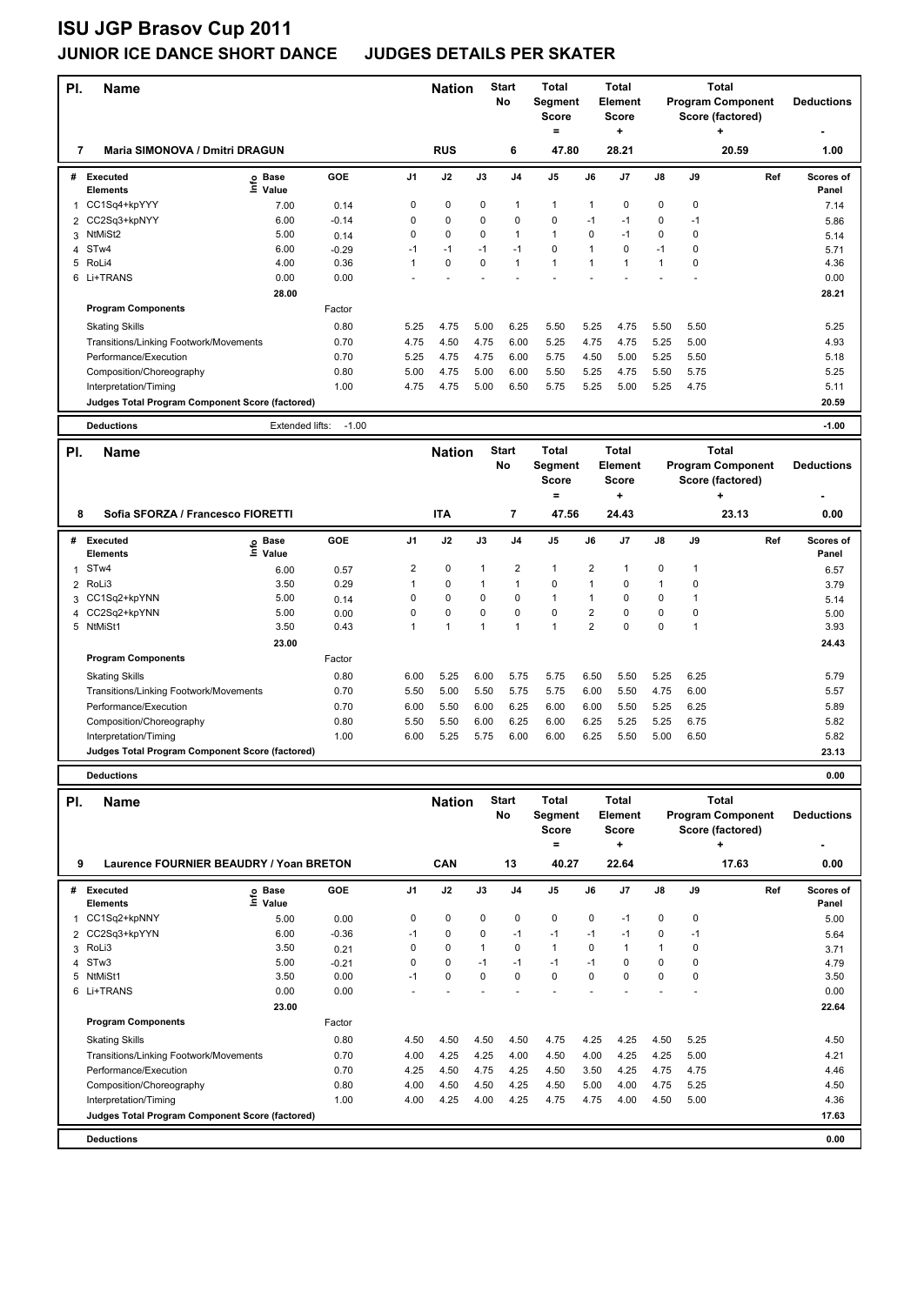| <b>Start</b><br>Total<br><b>Total</b><br>PI.<br>Name<br><b>Nation</b><br>No<br>Segment<br><b>Element</b><br><b>Score</b><br><b>Score</b><br>$\equiv$<br>÷ | <b>Total</b><br><b>Program Component</b><br><b>Deductions</b><br>Score (factored)<br>÷ |
|-----------------------------------------------------------------------------------------------------------------------------------------------------------|----------------------------------------------------------------------------------------|
|                                                                                                                                                           |                                                                                        |
| Ekaterina BUGROV / Vasili ROGOV<br><b>ISR</b><br>10<br>39.43<br>20.29<br>10                                                                               | 19.14<br>0.00                                                                          |
| GOE<br>J <sub>1</sub><br>J2<br>J3<br>J <sub>4</sub><br>J5<br>J6<br>J7<br><b>Executed</b><br>#                                                             | J8<br>J9<br>Ref<br>Scores of                                                           |
| e Base<br>⊆ Value<br>Elements                                                                                                                             | Panel                                                                                  |
| STw3<br>$\pmb{0}$<br>0<br>0<br>0<br>0<br>$-1$<br>$-1$<br>$\mathbf{1}$<br>5.00<br>$-0.14$                                                                  | 0<br>$-1$<br>4.86                                                                      |
| 0<br>$\mathbf 0$<br>$\pmb{0}$<br>0<br>0<br>NtMiSt2<br>5.00<br>0.00<br>0<br>0<br>$\overline{2}$                                                            | 0<br>0<br>5.00                                                                         |
| SILi2<br>0<br>$\mathbf{1}$<br>$\mathbf 0$<br>$\mathbf{1}$<br>$\mathbf{1}$<br>2.50<br>1<br>$\mathbf{1}$<br>3<br>0.36                                       | $\mathbf{1}$<br>0<br>2.86                                                              |
| 0<br>$\mathbf 0$<br>$\pmb{0}$<br>CC1Sq2+kpNNY<br>5.00<br>0<br>$-1$<br>1<br>$-1$<br>$-0.14$<br>4                                                           | $-1$<br>0<br>4.86                                                                      |
| 3.00<br>0<br>0<br>0<br>0<br>CC2Sq1+kpNNN<br>$-0.29$<br>$-1$<br>$-1$<br>$-1$<br>5                                                                          | $-1$<br>$-1$<br>2.71                                                                   |
| 6 Li+TRANS<br>0.00<br>0.00<br>L,                                                                                                                          | 0.00                                                                                   |
| 20.50                                                                                                                                                     | 20.29                                                                                  |
| Factor<br><b>Program Components</b>                                                                                                                       |                                                                                        |
| 0.80<br>4.75<br>5.00<br>4.50<br>5.00<br>5.00<br>5.00<br>5.25<br><b>Skating Skills</b>                                                                     | 4.25<br>5.00<br>4.89                                                                   |
| 0.70<br>4.50<br>4.75<br>4.25<br>4.50<br>4.75<br>5.00<br>5.00<br>Transitions/Linking Footwork/Movements                                                    | 4.00<br>4.75<br>4.64                                                                   |
| Performance/Execution<br>0.70<br>4.25<br>5.00<br>4.25<br>4.75<br>4.75<br>4.75<br>5.25                                                                     | 4.25<br>5.00<br>4.68                                                                   |
| 5.00<br>0.80<br>4.75<br>4.50<br>5.00<br>5.00<br>5.25<br>5.25<br>Composition/Choreography                                                                  | 4.50<br>4.75<br>4.89                                                                   |
| 1.00<br>4.50<br>5.00<br>5.00<br>5.50<br>Interpretation/Timing<br>4.00<br>5.00<br>5.25                                                                     | 4.25<br>4.50<br>4.79                                                                   |
| Judges Total Program Component Score (factored)                                                                                                           | 19.14                                                                                  |
| <b>Deductions</b>                                                                                                                                         | 0.00                                                                                   |
|                                                                                                                                                           |                                                                                        |
| <b>Start</b><br><b>Total</b><br><b>Total</b><br>PI.<br><b>Nation</b><br>Name<br>No<br>Segment<br>Element                                                  | <b>Total</b><br><b>Program Component</b><br><b>Deductions</b>                          |
| <b>Score</b><br><b>Score</b>                                                                                                                              | Score (factored)                                                                       |
| $\equiv$<br>٠                                                                                                                                             | $\ddot{}$                                                                              |
| <b>FRA</b><br>5<br>35.34<br>19.16<br>11<br>Jessica FLEMIN / Jeremy FLEMIN                                                                                 | 16.18<br>0.00                                                                          |
|                                                                                                                                                           |                                                                                        |
| GOE<br><b>Executed</b><br>J1<br>J2<br>J3<br>J4<br>J5<br>J6<br>J7<br>#<br>Base<br>o Base<br>⊆ Value<br>Elements                                            | J8<br>J9<br>Ref<br>Scores of<br>Panel                                                  |
| 0<br>CC1Sq2+kpYNN<br>-1<br>-1<br>$-1$<br>-1<br>$-1$<br>$-1$<br>5.00<br>$-0.50$<br>1                                                                       | $-1$<br>$-1$<br>4.50                                                                   |
| $\pmb{0}$<br>$-2$<br>$-2$<br>$-2$<br>2 CC2Sq3+kpYYN<br>6.00<br>$-0.64$<br>$-1$<br>$-1$<br>$-1$                                                            | $-1$<br>$-1$<br>5.36                                                                   |
| $\mathbf 0$<br>0<br>$\mathbf 0$<br>$\mathbf 0$<br>$\mathbf 0$<br>0<br>SIL <sub>i4</sub><br>4.00<br>0.00<br>$-1$<br>3                                      | $\mathbf{1}$<br>0<br>4.00                                                              |
| $\mathbf 0$<br>$\pmb{0}$<br>0<br>4 NtMiSt1<br>3.50<br>$-1$<br>0<br>$-1$<br>$-1$<br>$-0.29$                                                                | $-1$<br>$-1$<br>3.21                                                                   |
| 5 STw1<br>2.50<br>$-0.41$<br>$-2$<br>$-1$<br>$-2$<br>$-1$<br>$-1$<br>-2<br>$-1$                                                                           | $-1$<br>$-1$<br>2.09                                                                   |
| 21.00                                                                                                                                                     | 19.16                                                                                  |
| <b>Program Components</b><br>Factor                                                                                                                       |                                                                                        |
| 0.80<br>4.25<br>4.50<br>3.25<br>4.25<br>4.25<br>4.50<br>4.00<br><b>Skating Skills</b>                                                                     | 4.25<br>5.25<br>4.29                                                                   |
| Transitions/Linking Footwork/Movements<br>4.25<br>2.50<br>4.00<br>4.25<br>4.25<br>4.00<br>3.50                                                            | 3.75<br>5.00<br>4.00                                                                   |
| 0.70                                                                                                                                                      |                                                                                        |
| Performance/Execution<br>0.70<br>4.50<br>4.50<br>3.00<br>3.75<br>4.00<br>4.75<br>4.00                                                                     | 4.25<br>5.00<br>4.25                                                                   |
| 4.25<br>4.75<br>2.75<br>4.00<br>Composition/Choreography<br>0.80<br>4.00<br>3.50<br>3.75                                                                  | 4.25<br>5.50<br>4.07                                                                   |
| 1.00<br>4.00<br>4.50<br>2.50<br>3.50<br>3.00<br>3.25<br>4.00<br>Interpretation/Timing                                                                     | 3.75<br>4.50<br>3.71                                                                   |
| Judges Total Program Component Score (factored)                                                                                                           | 16.18                                                                                  |
| <b>Deductions</b>                                                                                                                                         | 0.00                                                                                   |
| Total<br><b>Start</b><br><b>Total</b><br><b>Nation</b><br>PI.<br><b>Name</b>                                                                              | <b>Total</b>                                                                           |
| No<br><b>Segment</b><br>Element                                                                                                                           | <b>Program Component</b><br><b>Deductions</b>                                          |
| <b>Score</b><br><b>Score</b>                                                                                                                              | Score (factored)                                                                       |
| $=$<br>÷                                                                                                                                                  | ٠                                                                                      |
| 12<br>Kathrin HAEUSER / Sevan LERCHE<br><b>GER</b><br>34.26<br>12<br>16.56                                                                                | 17.70<br>0.00                                                                          |

|                             |                                                       |                                        |                                                 | ----      |      | . .            |                |      |                |               |             | .   |                    |
|-----------------------------|-------------------------------------------------------|----------------------------------------|-------------------------------------------------|-----------|------|----------------|----------------|------|----------------|---------------|-------------|-----|--------------------|
| Executed<br><b>Elements</b> | Base<br>۴٥<br>Value                                   | <b>GOE</b>                             | J <sub>1</sub>                                  | J2        | J3   | J <sub>4</sub> | J <sub>5</sub> | J6   | J <sub>7</sub> | $\mathsf{J}8$ | J9          | Ref | Scores of<br>Panel |
| CC1Sq2+kpNNY                | 5.00                                                  | $-0.14$                                | 0                                               | 0         | $-2$ | 0              | $-1$           | $-1$ | 0              | 0             | $\mathbf 0$ |     | 4.86               |
|                             | 3.00                                                  | $-0.29$                                | 0                                               | $\pmb{0}$ | $-1$ | 0              | $-1$           | $-1$ | $-1$           | 0             | $-1$        |     | 2.71               |
|                             | 3.50                                                  | $-0.21$                                | 0                                               | 0         | $-1$ | $-1$           | 0              | $-1$ | 0              | 0             | $-1$        |     | 3.29               |
|                             | 2.50                                                  | $-0.30$                                | $-1$                                            | $-1$      | $-1$ | $-1$           | $-1$           | $-1$ | 0              | $-1$          | $-1$        |     | 2.20               |
|                             | 3.50                                                  | 0.00                                   |                                                 | 0         | 0    | $-1$           | 0              | 0    | 0              | 0             | $\mathbf 0$ |     | 3.50               |
|                             | 17.50                                                 |                                        |                                                 |           |      |                |                |      |                |               |             |     | 16.56              |
| <b>Program Components</b>   |                                                       | Factor                                 |                                                 |           |      |                |                |      |                |               |             |     |                    |
| <b>Skating Skills</b>       |                                                       | 0.80                                   | 4.50                                            | 4.75      | 3.75 | 4.25           | 4.25           | 4.00 | 4.75           | 4.50          | 5.00        |     | 4.43               |
|                             |                                                       | 0.70                                   | 4.25                                            | 4.50      | 3.50 | 3.50           | 4.25           | 4.00 | 4.75           | 4.25          | 4.75        |     | 4.21               |
| Performance/Execution       |                                                       | 0.70                                   | 4.75                                            | 4.75      | 3.50 | 4.00           | 4.50           | 4.50 | 5.00           | 4.50          | 4.50        |     | 4.50               |
| Composition/Choreography    |                                                       | 0.80                                   | 4.50                                            | 4.75      | 3.75 | 4.00           | 4.50           | 4.50 | 5.00           | 4.50          | 5.00        |     | 4.54               |
| Interpretation/Timing       |                                                       | 1.00                                   | 4.25                                            | 4.50      | 3.25 | 4.00           | 4.25           | 4.75 | 4.75           | 4.50          | 5.00        |     | 4.43               |
|                             |                                                       |                                        |                                                 |           |      |                |                |      |                |               |             |     | 17.70              |
| <b>Deductions</b>           |                                                       |                                        |                                                 |           |      |                |                |      |                |               |             |     | 0.00               |
|                             | #<br>2 CC2Sq1+kpNNN<br>3 NtMiSt1<br>4 STw1<br>5 RoLi3 | Transitions/Linking Footwork/Movements | Judges Total Program Component Score (factored) |           |      |                |                |      |                |               |             |     |                    |